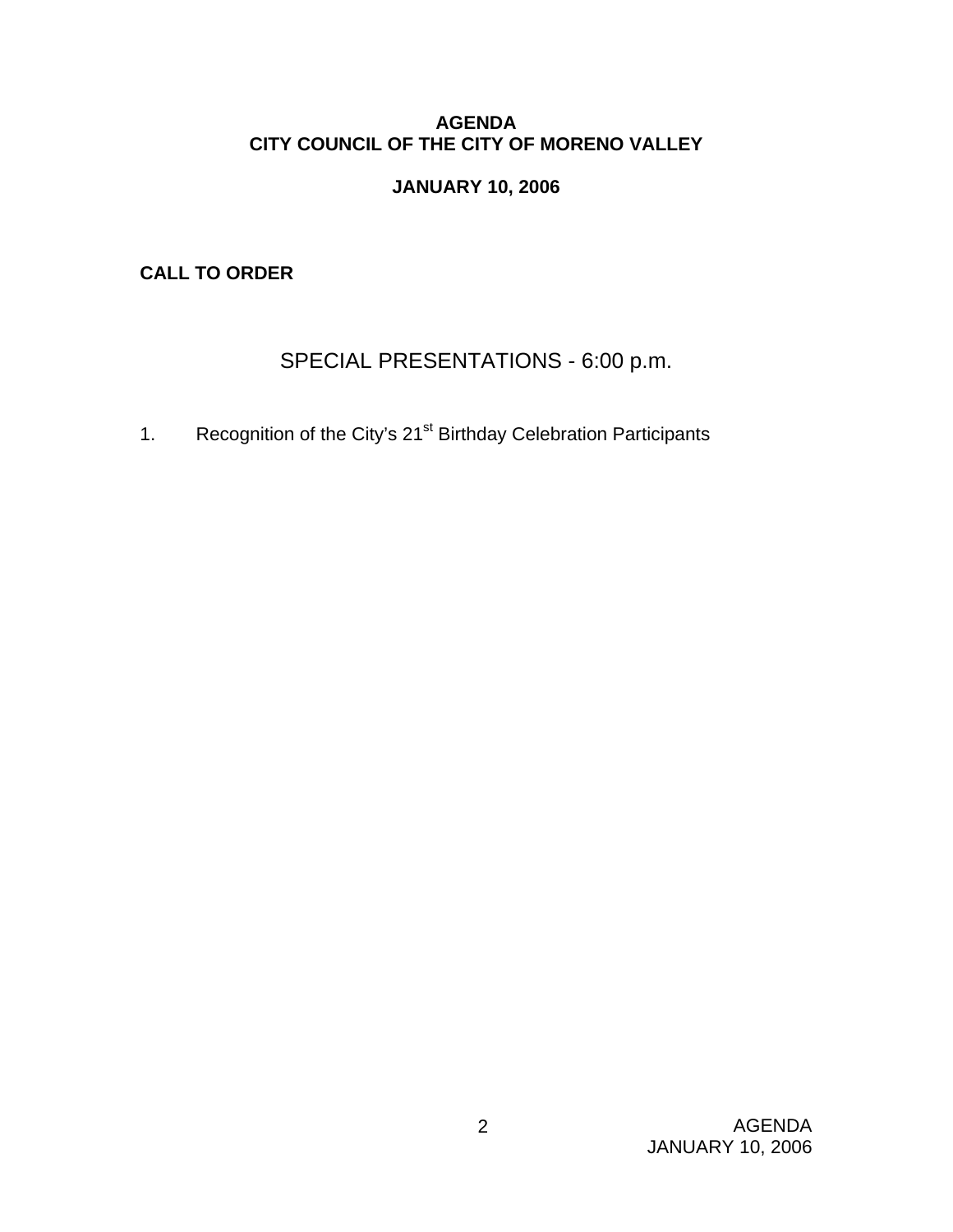#### **AGENDA JOINT MEETING OF THE CITY COUNCIL OF THE CITY OF MORENO VALLEY MORENO VALLEY COMMUNITY SERVICES DISTRICT COMMUNITY REDEVELOPMENT AGENCY OF THE CITY OF MORENO VALLEY AND THE BOARD OF LIBRARY TRUSTEES**

#### **REGULAR MEETING - 6:30 P.M. JANUARY 10, 2006**

**CALL TO ORDER** (Joint Meeting of the City Council of the City of Moreno Valley, Moreno Valley Community Services District, Community Redevelopment Agency of the City of Moreno Valley and the Board of Library Trustees - actions taken at the Joint Meeting are those of the Agency indicated on each Agenda item)

#### **PLEDGE OF ALLEGIANCE**

**INVOCATION** – Pastor O.J. Philpot - Christ Community Church

### **ROLL CALL**

#### **INTRODUCTIONS**

PUBLIC COMMENTS **ON MATTERS ON THE AGENDA** WILL BE TAKEN UP AS THE ITEM IS CALLED FOR BUSINESS, BETWEEN STAFF'S REPORT AND CITY COUNCIL DELIBERATION (SPEAKER SLIPS MAY BE TURNED IN UNTIL THE ITEM IS CALLED FOR BUSINESS.) Those wishing to speak should submit a BLUE speaker slip to the Bailiff. There is a three-minute limit per person. All remarks and questions shall be addressed to the presiding officer or to the City Council and not to any individual Council member, staff member or other person.

PUBLIC COMMENTS **ON MATTERS NOT ON THE AGENDA** UNDER THE JURISDICTION OF THE CITY COUNCIL WILL BE HEARD PRIOR TO CITY COUNCIL REPORTS AND CLOSING COMMENTS. IN THE EVENT THAT THE AGENDA ITEM FOR SUCH PUBLIC COMMENTS HAS NOT BEEN CALLED BY 9:00 P.M., IT SHALL BE CALLED AS THE NEXT ITEM OF BUSINESS FOLLOWING THE CONCLUSION OF ANY ITEM BEING HEARD AT 9:00 P.M. Those wishing to speak should submit a BLUE speaker slip to the Bailiff. There is a three-minute limit per person. All remarks and questions shall be addressed to the presiding officer or to the City Council and not to any individual Council member, staff member or other person.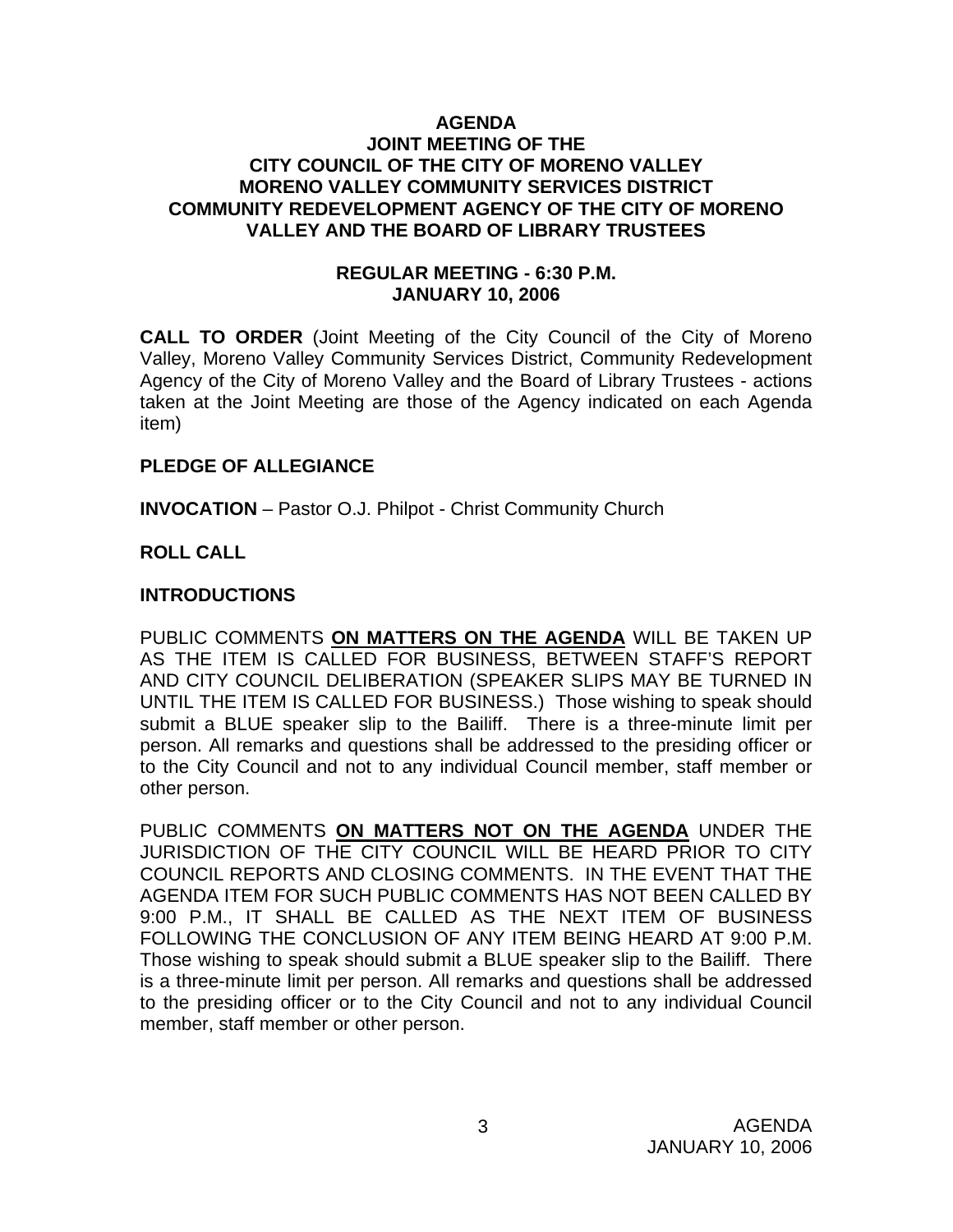#### **JOINT CONSENT CALENDARS (SECTIONS A-D) OF THE CITY COUNCIL OF THE CITY OF MORENO VALLEY, MORENO VALLEY COMMUNITY SERVICES DISTRICT, COMMUNITY REDEVELOPMENT AGENCY OF THE CITY OF MORENO VALLEY, AND THE BOARD OF LIBRARY TRUSTEES**

All items listed under the Consent Calendars, Sections A, B, C, and D are considered to be routine and non-controversial, and may be enacted by one motion unless a member of the Council, Community Services District, Redevelopment Agency or the Board of Library Trustees requests that an item be removed for separate action. The motion to adopt the Consent Calendars is deemed to be a separate motion by each Agency and shall be so recorded by the City Clerk. Items withdrawn for report/discussion will be heard after public hearing items.

#### **A. CONSENT CALENDAR** - **CITY COUNCIL**

- A1. ORDINANCES FIRST READING BY TITLE ONLY Recommendation: Waive reading of all Ordinance Introductions and read by title only.
- A2. WARRANT REPORT NOVEMBER 30, 2005 (Report of: Finance Department) Recommendation: Adopt Resolution No. 2006-01, approving the Warrant Report, dated November 2005, in the total amount of \$6,433,668.48.

Resolution No. 2006-01

 A Resolution of the City Council of the City of Moreno Valley, California, Approving the Warrant Report Dated November 30, 2005

- A3. CALIFORNIA OFFICE OF TRAFFIC SAFETY (OTS), GRANT FUNDING OPPORTUNITY (Report of: Police Department) Recommendation: Approve the application of the OTS grant in the amount of \$593,034 entitled "DUI Enforcement and Awareness Program."
- A4. ORDINANCE NO. 705 AN ORDINANCE OF THE CITY COUNCIL OF THE CITY OF MORENO VALLEY, CALIFORNIA, AMENDING SECTION 3.44.040 OF CHAPTER 3.44 OF TITLE 3 OF THE CITY MUNICIPAL CODE (TRANSPORTATION MITIGATION FEE PROGRAM) BY ADDING A DEFINITION OF A CLASS "A" OFFICE (RECEIVED FIRST READING AND INTRODUCTION ON DECEMBER 13, 2005 ON A 5-0 VOTE) (Report of: Community Development Department)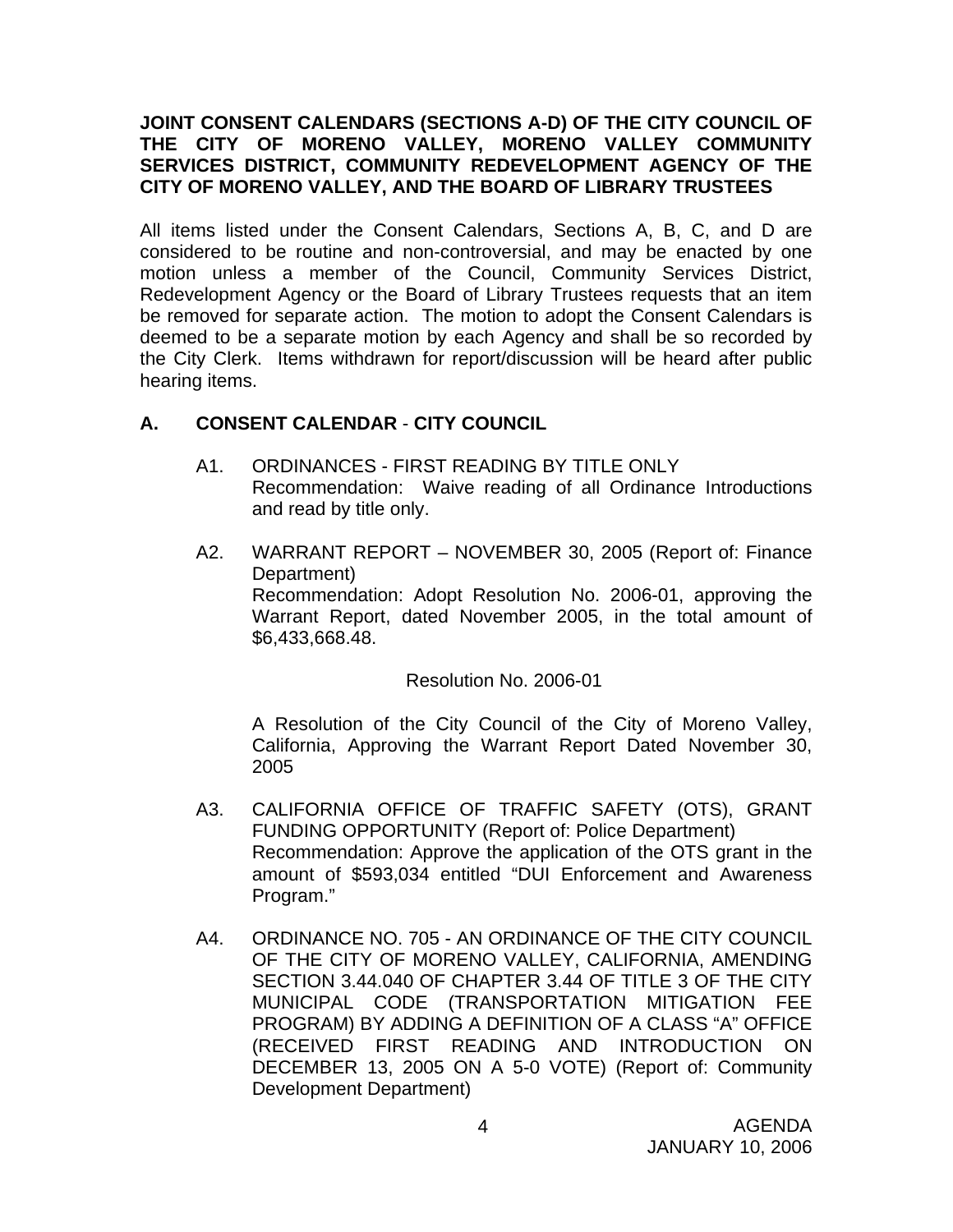Recommendation: Adopt Ordinance No. 705.

#### Ordinance No. 705

An Ordinance of the City Council of the City of Moreno Valley, California, Amending Section 3.44.040 of Chapter 3.44 of Title 3 of the City Municipal Code (Transportation Mitigation Fee Program) by Adding a Definition of a Class "A" Office

A5. ORDINANCE NO. 706 - AN ORDINANCE OF THE CITY COUNCIL OF THE CITY OF MORENO VALLEY, CALIFORNIA, AMENDING TITLE 8 OF THE MORENO VALLEY MUNICIPAL CODE BY ADDING A NEW CHAPTER 8.80, RELATING TO RECYCLING AND DIVERSION OF CONSTRUCTION AND DEMOLITION WASTE (RECEIVED FIRST READING AND INTRODUCTION ON DECEMBER 13, 2005 ON A 5-0 VOTE) (Report of: Public Works Department)

Recommendation: Adopt Ordinance No. 706.

#### Ordinance No. 706

An Ordinance of the City Council of the City of Moreno Valley, California, Amending Title 8 of the Moreno Valley Municipal Code by Adding a New Chapter 8.80, Relating to Recycling and Diversion of Construction and Demolition Waste

A6. ORDINANCE NO. 707 - AN ORDINANCE OF THE CITY COUNCIL OF THE CITY OF MORENO VALLEY, CALIFORNIA, AMENDING CHAPTER 9.02 BY PROVIDING FOR THE INDEMNIFICATION OF THE CITY FOR ANY LEGAL PROCEEDINGS ARISING OUT OF DISCRETIONARY LAND USE APPROVALS (RECEIVED FIRST READING AND INTRODUCTION ON DECEMBER 13, 2005 ON A 5-0 VOTE) (Report of: City Attorney's Department) Recommendation: Adopt Ordinance No. 707.

#### Ordinance No. 707

 An Ordinance of the City Council of the City of Moreno Valley, California, Amending Chapter 9.02 by Providing for the Indemnification of the City for any Legal Proceedings Arising out of Discretionary Land Use Approvals

A7. 2004-05 REPORT ON DEVELOPMENT IMPACT FEES (Report of: Finance Department) Recommendation: Approve and accept the Annual Report on Development Impact Fees in compliance with California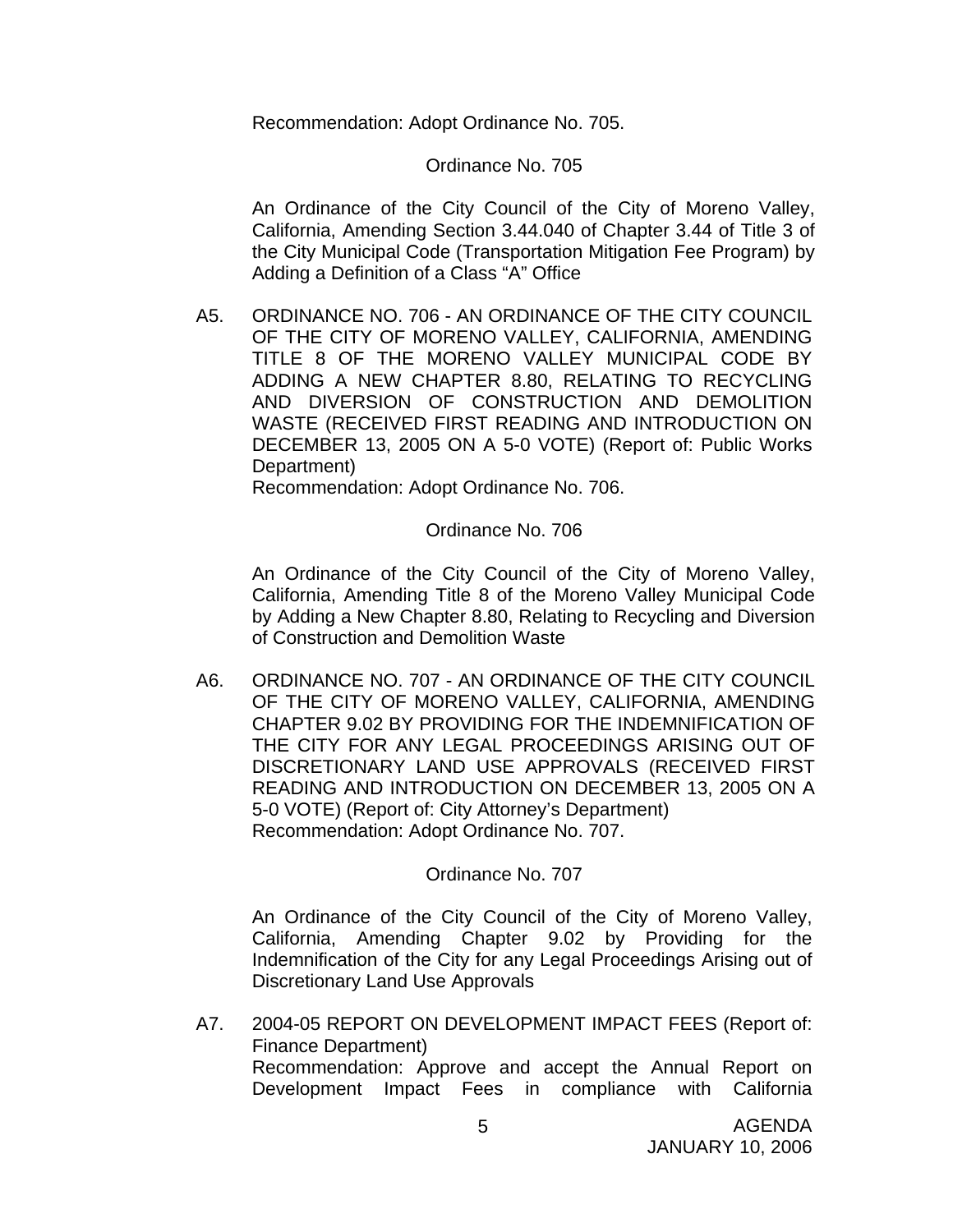Government Code Section 66006; and approve the finding that staff has demonstrated a continuing need to hold unexpended development impact fees.

- A8. FINAL MAP 30318 SINGLE FAMILY RESIDENTIAL PROJECT, AMENDMENT TO AGREEMENT FOR PUBLIC IMPROVEMENTS (TIME EXTENSION); EAST OF LASSELLE STREET, SOUTH OF KRAMERIA AVENUE IN THE MORENO VALLEY RANCH SPECIFIC PLAN AREA; SUBDIVIDER: BEAZER HOMES HOLDINGS CORP. (Report of: Public Works Department) Recommendation: Authorize the Mayor to execute the Amendment to Agreement for Public Improvements for Final Map 30318; instruct the City Clerk to forward the completed Amendment to Agreement for Public Improvements to the County Recorder's Office for recordation; and authorize the City Engineer to execute any future amendments to the agreement if the required street improvements are not completed within said timeframe.
- A9. FINAL MAP 26901 SINGLE FAMILY RESIDENTIAL PROJECT, AMENDMENT TO AGREEMENT FOR PUBLIC IMPROVEMENTS (TIME EXTENSION); NORTH OF TENNYSON ROAD, EAST OF CHAUCER STREET, SOUTH OF CITY LIMITS; SUBDIVIDER: SWC BOX SPRINGS, LLC (Report of: Public Works Department) Recommendation: Authorize the Mayor to execute the Amendment to Agreement for Public Improvements for Final Map 26901; instruct the City Clerk to forward the completed Amendment to Agreement for Public Improvements to the County Recorder's Office for recordation; and authorize the City Engineer to execute any future amendments to the agreement if the required street improvements are not completed within said timeframe.
- A10. MINUTES REGULAR MEETING OF DECEMBER 13, 2005 (Report of City Clerk) Recommendation: Approve as submitted.
- A11. FINAL MAP 30318 PLANNING AREA 4C SPORTS PARK PROJECT, AMENDMENT TO AGREEMENT (TIME EXTENSION), EAST OF LASSELLE STREET, SOUTH OF KRAMERIA AVENUE IN THE MORENO VALLEY RANCH SPECIFIC PLAN AREA, SUBDIVIDER - EMPIRE LAND, LLC (Report of: Public Works Department)

 Recommendation: Authorize the Mayor to execute the Amendment to Agreement for Park Improvements associated with Final Map 30318; instruct the City Clerk to forward the completed Amendment to Agreement for Park Improvements to the County Recorder's Office for recordation; and authorize the City Engineer to execute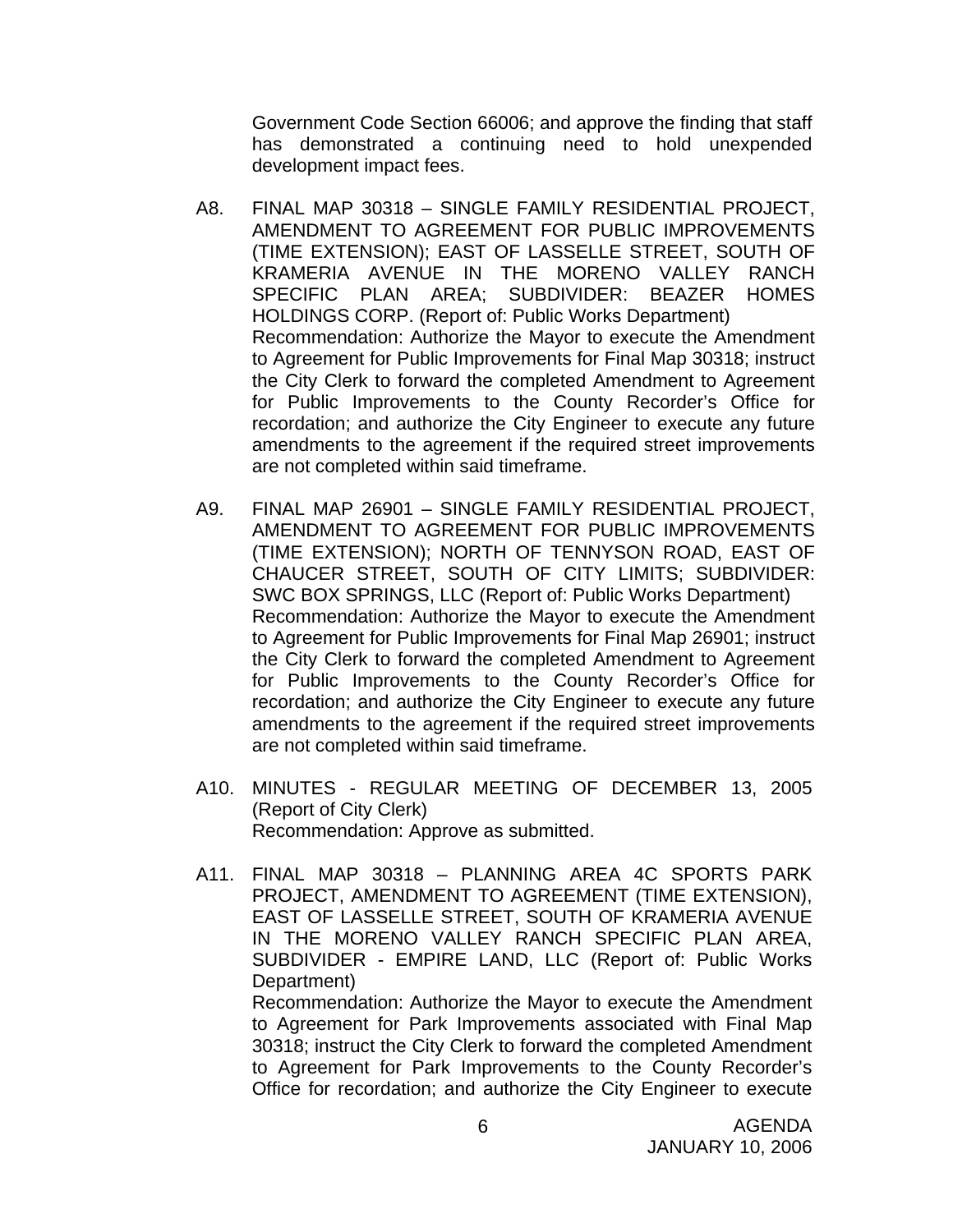any future amendments to the agreement if the required park improvements are not completed within said timeframe.

- A12. FINAL MAP 30233 SINGLE FAMILY RESIDENTIAL PROJECT, AMENDMENT TO AGREEMENT FOR PUBLIC IMPROVEMENTS (TIME EXTENSION), SOUTHEAST CORNER OF CHAMPIONSHIP DRIVE AND JOHN F. KENNEDY DRIVE IN THE MORENO VALLEY RANCH SPECIFIC PLAN AREA (SP193), SUBDIVIDER – KB HOMES GREATER LOS ANGELES, INC. (Report of: Public Works Department) Recommendation: Authorize the Mayor to execute the Amendment to Agreement for Public Improvements for Final Map 30233; instruct the City Clerk to forward the completed Amendment to Agreement for Public Improvements to the County Recorder's Office for recordation; and authorize the City Engineer to execute any future amendments to the agreement if the required street improvements are not completed within said timeframe.
- A13. AUTHORIZE THE EXECUTION OF PURCHASE REQUISITIONS AND ISSUANCE OF PURCHASE ORDERS FOR PROFESSIONAL CONSULTANT SERVICES TO VALI COOPER & ASSOCIATES FOR THE AQUEDUCT BIKE TRAIL AND LANDSCAPING IMPROVEMENTS FROM JOHN F. KENNEDY DRIVE TO PAN AM BOULEVARD, PROJECT NOS. 02-46165321 AND 98-92492 (Report of: Public Works Department) Recommendation: Authorize the Mayor to execute two Purchase Requisitions for Professional Consultant Services to Vali Cooper and Associates, 3900 Market Street, Suite 250, Riverside, California 92501, for Construction Inspection Services for the Aqueduct Bike Trail and Landscaping Improvements from John F. Kennedy Drive to Pan Am Boulevard; and authorize the issuance of two (2) purchase orders totaling \$125,651 (proposal amount plus 10%). The Purchase Orders are to be issued in the amounts of \$97,573 from Account No. 125.67424 and \$28,078 from Account No. 892.94220.
- A14. FIFTH AMENDMENT TO AGREEMENT FOR PROFESSIONAL CONSULTANT SERVICES WITH SA ASSOCIATES (Report of: Public Works Department)

 Recommendation: Approve the Fifth Amendment to Agreement for Professional Consultant Services with SA Associates, 1130 West Huntington Drive, Unit 12, Arcadia, California 91007 to provide Professional Consultant Services; authorize the Mayor to execute said Fifth Amendment to Agreement for Professional Consultant Services with SA Associates; and authorize an increase in the Purchase Order to SA Associates in the amount of \$50,000, when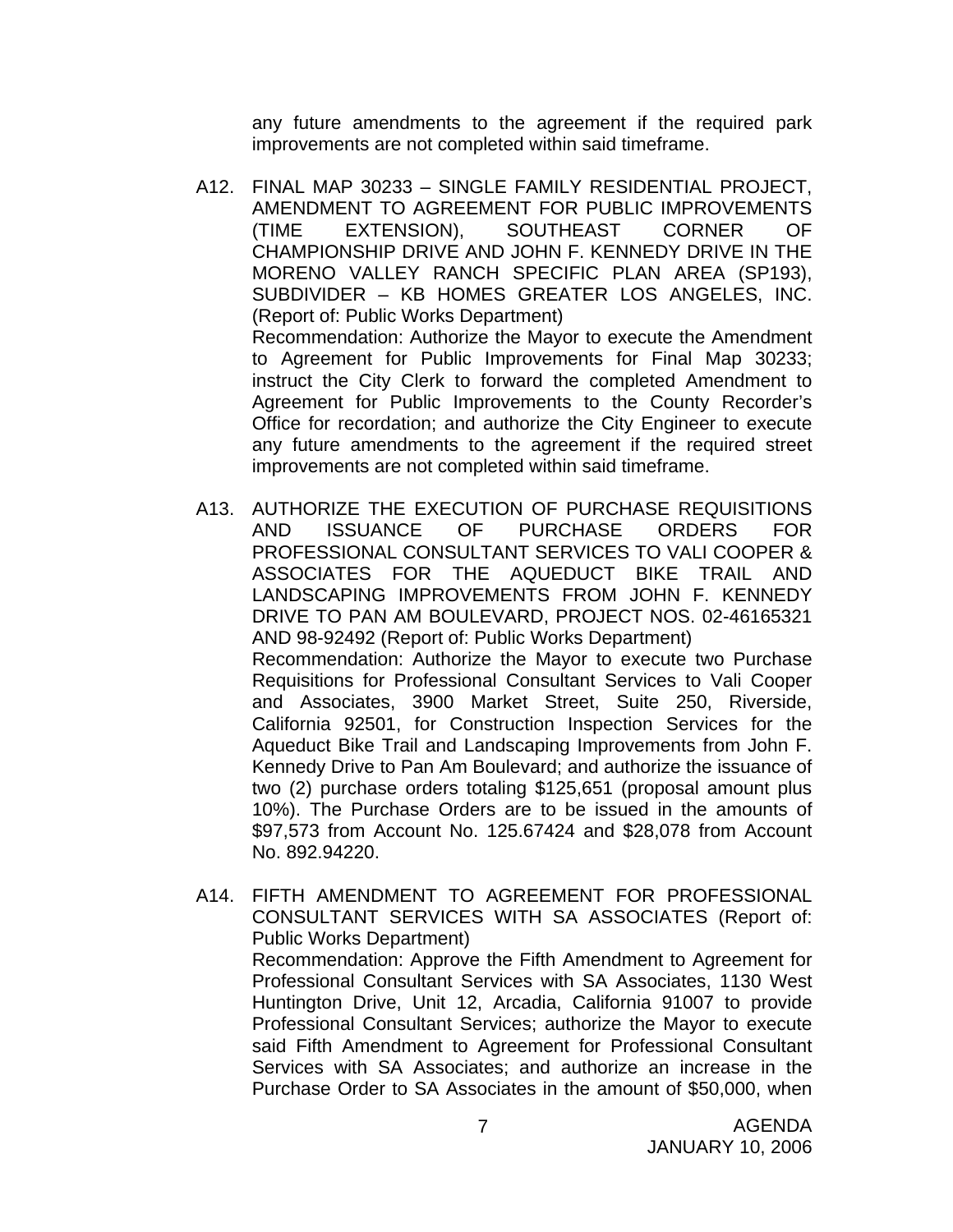the Fifth Amendment to Agreement for Professional Consultant Services has been signed by all parties.

- A15. PA04-0168 COMMERCIAL BUILDING ACCEPT AGREEMENT & CASH DEPOSIT FOR PUBLIC IMPROVEMENTS, 24385 NANDINA AVENUE, SOUTH SIDE OF NANDINA AVENUE BETWEEN HEACOCK STREET AND INDIAN AVENUE, DEVELOPER – BUNKER FAMILY TRUST LLC (Report of: Public Works Department) Recommendation: Accept the Agreement for Public Improvements and Cash Deposit for PA04-0168; authorize the Mayor to execute the agreement; direct the City Clerk to forward the signed agreement to the County Recorder's office for recordation; and authorize the City Engineer to execute any amendments to the agreement if the required street improvements are not completed within said timeframe.
- A16. APPROVAL OF PA02-0120 KITCHING STREET DISTRIBUTION WAREHOUSE BUILDING AND ACCEPT BONDS AND AGREEMENT FOR PUBLIC RIGHT-OF-WAY IMPROVEMENTS, EAST SIDE OF PERRIS BOULEVARD, SOUTH OF GLOBE STREET AND NORTH OF THE PERRIS VALLEY STORM DRAIN WITHIN THE MORENO VALLEY CITY LIMITS, SUBDIVIDER – INDUSTRIAL DEVELOPMENT INTERNATIONAL, INC. (Report of: Public Works Director) Recommendation: Accept the Bonds and Agreement for Public Improvements; authorize the Mayor to execute the Agreement; direct the City Clerk to forward the signed Agreement to the County Recorder's Office for recordation; and authorize the City Engineer to execute any future amendments to the agreement if the required street improvements are not completed within said timeframe.
- A17. APPROVAL OF FINAL MAP 31284 SINGLE FAMILY RESIDENTIAL PROJECT, AND ACCEPT BONDS AND AGREEMENT FOR PUBLIC RIGHT-OF-WAY IMPROVEMENTS, SOUTHWEST CORNER OF COTTONWOOD AVENUE AND QUINCY STREET, SUBDIVIDER – MERITAGE HOMES OF CALIFORNIA, INC. (Report of: Public Works Department) Recommendation: Approve Final Map 31284, authorize the City Clerk to sign the map and transmit said map to the County Recorder's Office for recordation; accept the Bonds and Agreement for Public Improvements; authorize the Mayor to execute the Agreement; direct the City Clerk to forward the signed Agreement to the County Recorder's Office for recordation; and authorize the City Engineer to execute any future amendments to the agreement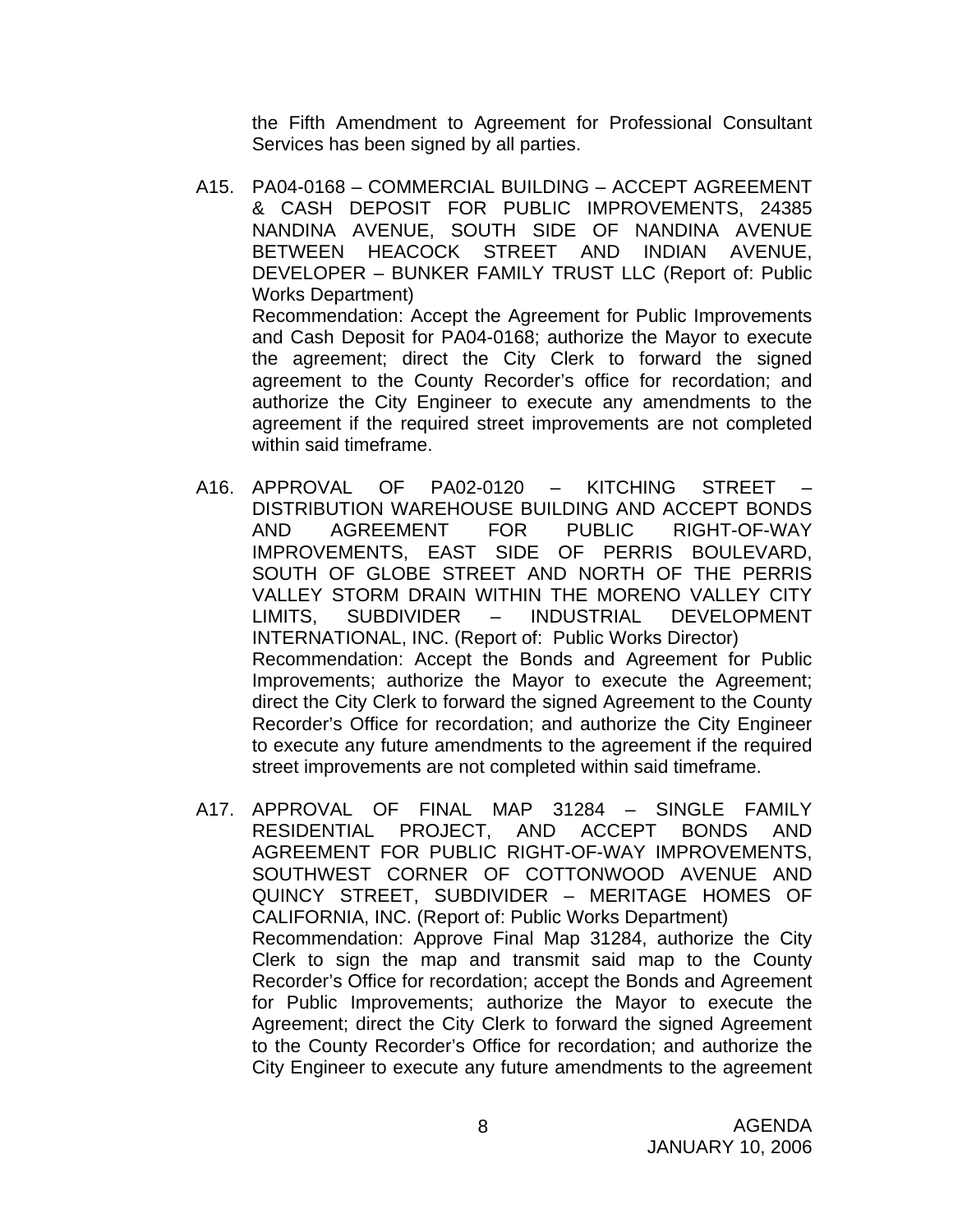if the required street improvements are not completed within said timeframe.

- A18. PARCEL MAP 32326 APPROVAL OF COOPERATIVE AGREEMENT FOR SUNNYMEAD MASTER DRAINAGE PLAN CENTERPOINTE AND BRODIAEA AVENUE STORM DRAIN SYSTEM, BETWEEN RIVERSIDE COUNTY FLOOD CONTROL AND WATER CONSERVATION DISTRICT, CITY OF MORENO VALLEY, AND RIDGE MORENO VALLEY, LLC, NORTH SIDE OF CACTUS AVENUE, BETWEEN FREDERICK STREET AND HEACOCK STREET, SUBDIVIDER – RIDGE MORENO VALLEY, LLC (Report of: Public Works Department) Recommendation: Approve the Cooperative Agreement between Riverside County Flood Control and Water Conservation District, City of Moreno Valley, and Ridge Moreno Valley, LLC for Parcel Map 32326 Sunnymead Master Drainage Plan Centerpointe and Brodiaea Avenue Storm Drain System; authorize the Mayor to execute the cooperative agreement pending the final review and approval of the City Attorney and the City Engineer for the City of Moreno Valley; and direct the City Clerk to forward the signed Agreement to the County Recorder's Office for recordation.
- A19. MORENO VALLEY UTILITIES' RATE ADJUSTMENTS AND ADDITION OF NEW TARIFFS (Report of: Public Works Department) Recommendation: Approve Resolution No. 2006-05 amending the Electric Rates for Moreno Valley Utilities to include the "Excess Transformation Charge" and "Medical Baseline Allowance" and to make certain rate adjustments as on file in the Public Works Department.

#### Resolution No. 2006-05

A Resolution of the City Council of the City of Moreno Valley, California, to Amend the Electric Rates for Moreno Valley Utilities to Include Excess Transformation Charge, Medical Baseline Allowance and Make Adjustments to Electrical Rates

#### **B. CONSENT CALENDAR** - **COMMUNITY SERVICES DISTRICT**

B1. ORDINANCES - FIRST READING BY TITLE ONLY Recommendation: Waive reading of all Ordinance Introductions and read by title only.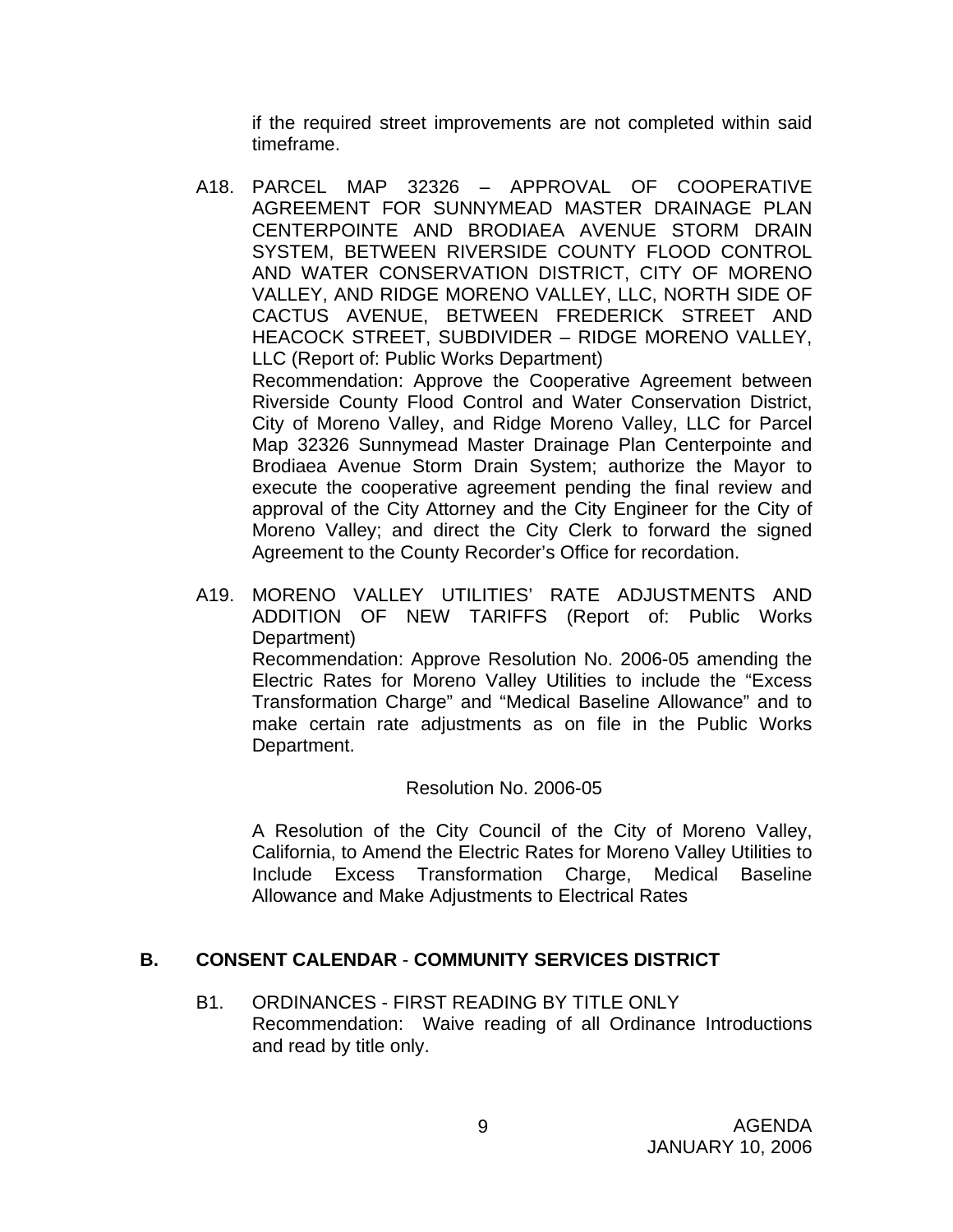- B2. FINAL MAP 27523 APPROVAL OF MAINTENANCE AGREEMENT BY AND BETWEEN MORENO VALLEY COMMUNITY SERVICES DISTRICT AND ESCALADE HOMEOWNERS ASSOCIATION (Report of: Public Works Department) Recommendation: Approve the Maintenance Agreement by and between the CSD and Escalade Homeowners Association; authorize the Mayor in his capacity as President of the CSD to execute the Maintenance Agreement; authorize the City Attorney to act on behalf of the CSD to work with Escalade Homeowners Association to draft modifications or amendments to the Maintenance Agreement as necessary from time to time to clarify the intent and effectuate the provisions of said Agreement; authorize the City Treasurer to invest the required Trust Funds pursuant to the Paragraph 7 of the Maintenance Agreement; authorize the City Manager to act on behalf of the CSD to execute modifications or amendments to the Maintenance Agreement as prepared by the City Attorney; and authorize the City Clerk to transmit the executed Maintenance Agreement to the Office of the Recorder for the County of Riverside for recordation.
- B3. MINUTES REGULAR MEETING OF DECEMBER 13, 2005 (Report of City Clerk) Recommendation: Approve as submitted.

#### **C. CONSENT CALENDAR** - **COMMUNITY REDEVELOPMENT AGENCY**

- C1. ORDINANCES FIRST READING BY TITLE ONLY Recommendation: Waive reading of all Ordinance Introductions and read by title only.
- C2. MINUTES REGULAR MEETING OF DECEMBER 13, 2005 (Report of City Clerk) Recommendation: Approve as submitted.

### **D. CONSENT CALENDAR** - **BOARD OF LIBRARY TRUSTEES**

- D1. ORDINANCES FIRST READING BY TITLE ONLY Recommendation: Waive reading of all Ordinance Introductions and read by title only.
- D2. MINUTES REGULAR MEETING OF DECEMBER 13, 2005 (Report of City Clerk) Recommendation: Approve as submitted.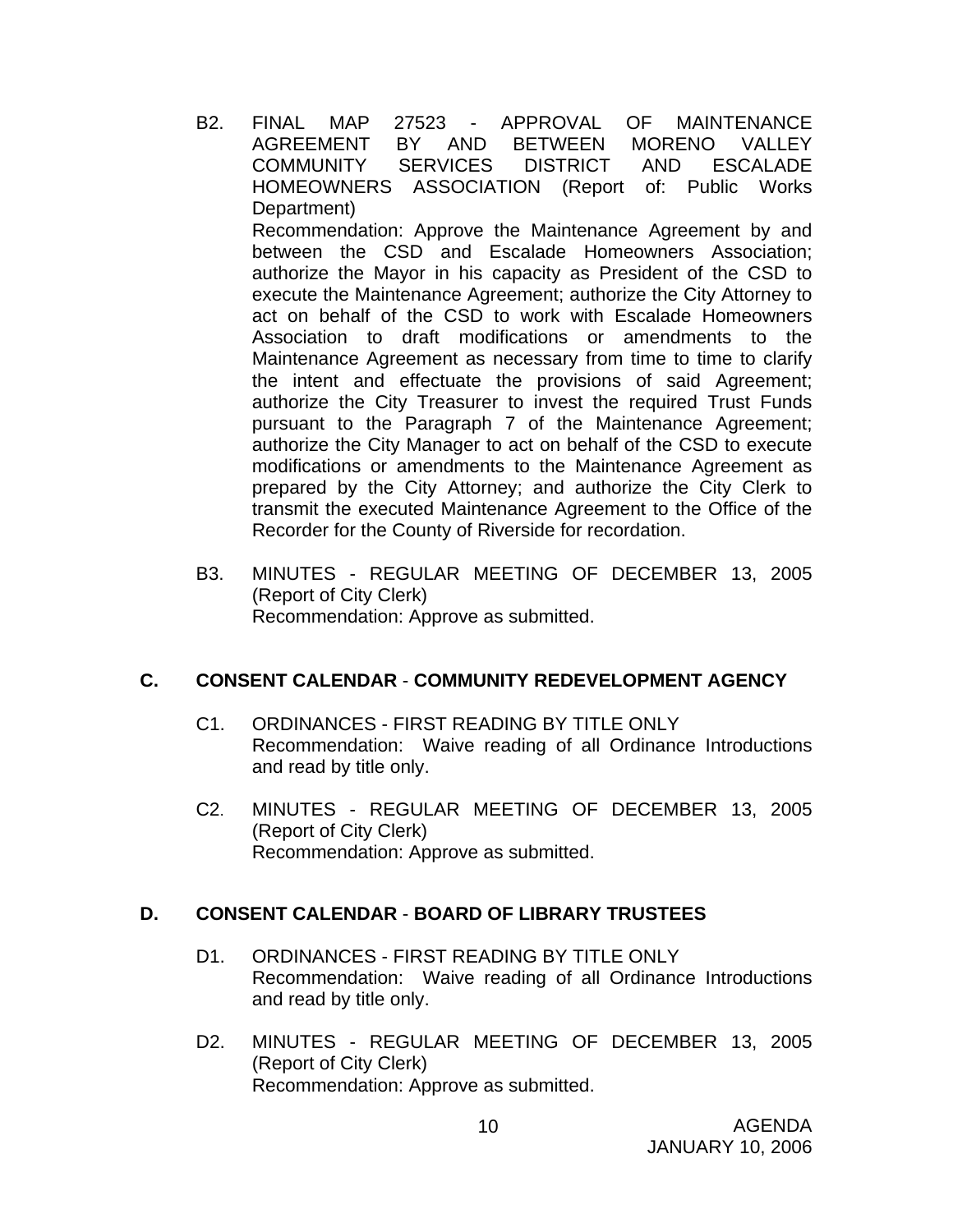#### **E. PUBLIC HEARINGS**

Questions or comments from the public on a Public Hearing matter are limited to five minutes per individual and must pertain to the subject under consideration.

 Those wishing to speak should complete and submit a GOLDENROD speaker slip to the Bailiff.

E1. PUBLIC HEARING REGARDING MAIL BALLOT PROCEEDINGS FOR: OUTBACK STEAKHOUSE RESTAURANT - APN 291-570- 035, BALLOTED ITEM: NPDES (NATIONAL POLLUTANT DISCHARGE ELIMINATION SYSTEM); CACTUS COMMERCE, LLC - APN 297-130-050, BALLOTED ITEM: NPDES; SUNNYMEAD VILLAS, LLC - APNS 479-050-005, 479-050-006 AND 479-050-007, BALLOTED ITEM: NPDES; AND 4 CUSTOM HOMES - APNS 478-165-062, 478-165-063, 478-165-064 AND 478-165-065, BALLOTED ITEM: COMMUNITY SERVICES DISTRICT (CSD) ZONE D (LOCATIONS OF THE PROJECTS ARE LISTED IN THE ATTACHMENTS TO THE STAFF REPORT) (Report of: Public Works Department)

 Recommendation: That the City Council and the Board of Directors of the Moreno Valley Community Services District (CSD), after conducting the public hearing:

- 1. Tabulate the mail ballots for each described service, for Outback Steakhouse Restaurant - APN 291-570-035 (and any division thereof), Cactus Commerce, LLC – APN 297-130-050 (and any division thereof), Sunnymead Villas, LLC – APNs 479- 050-005, 479-050-006 and 479-050-007 (and any division thereof) and 4 Custom Homes – APNs 478-165-062, 478-165- 063, 478-165-064 and 478-165-065 (and any division thereof);
- 2. Verify and accept the results of the mail ballot proceedings as identified on the Official Tally Sheet and Assessor Parcel Number (APN) listing;
- 3. Receive and file with the City Clerk's Office the accepted Official Tally Sheet and APN listing; and
- 4. If approved, authorize and impose the applicable CSD Zone D charge and the NPDES maximum regulatory rate to the projects participating in each identified program.
- E2. PUBLIC HEARING TO ADOPT FISCAL YEAR 2003-2004 ANNUAL ACTION PLAN AMENDMENT #3 AND 2004-2005 ANNUAL ACTION PLAN AMENDMENT #3 (Report of: Economic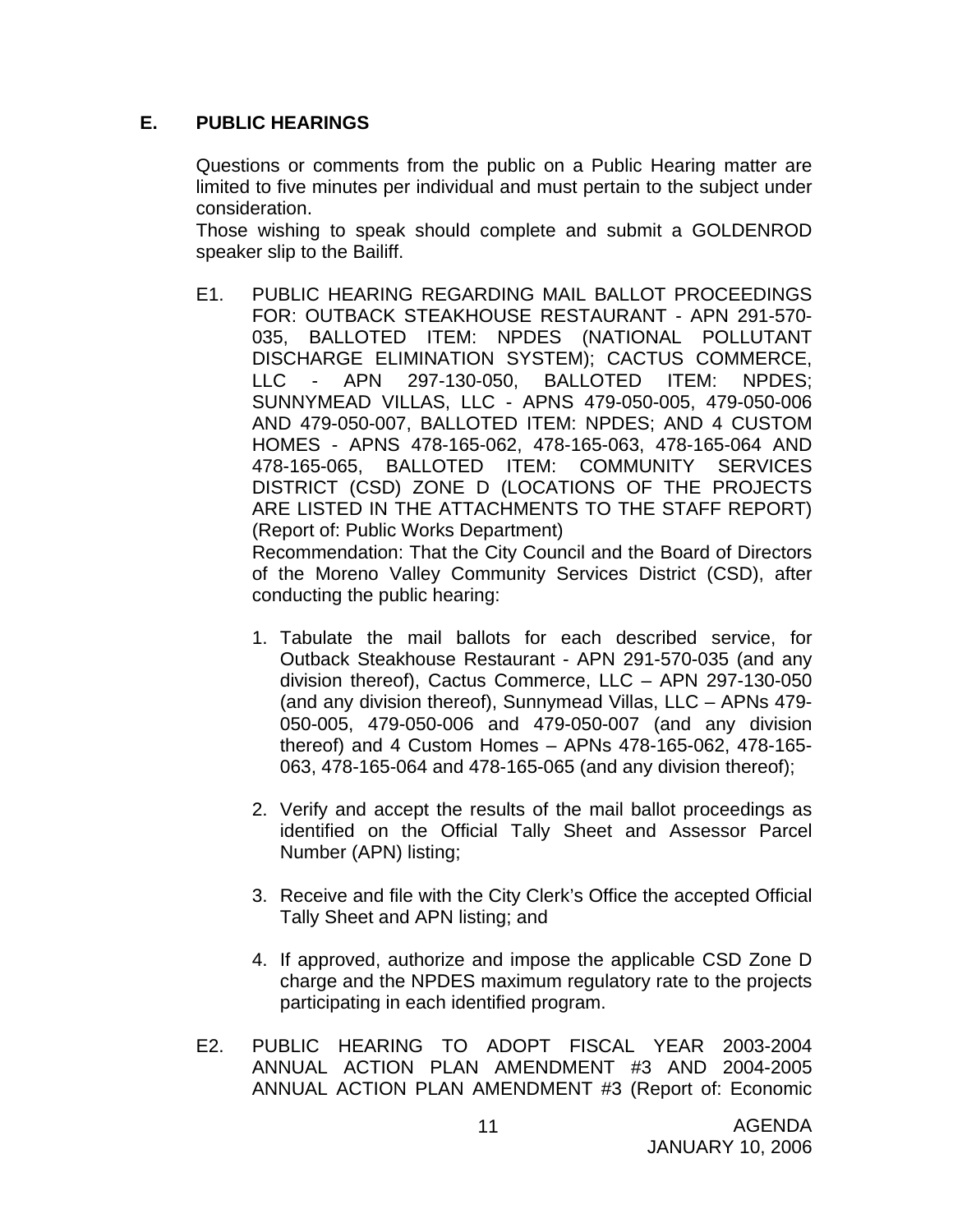Development Department) Recommendation: That the City Council:

- 1. Conduct a Public Hearing to allow the public an opportunity to comment on the proposed 2003-04 Annual Action Plan Amendment #3 and the proposed 2004-05 Annual Action Plan Amendment #3;
- 2. Adopt the proposed 2003-04 Annual Action Plan Amendment #3; and
- 3. Adopt the proposed 2004-05 Annual Action Plan Amendment #3;
- 4. Return to the general fund balance \$275,000 appropriated to Account No. 010.66025.7200; and
- 5. Transfer \$275,000 from Account No. 147.68524.7200 to Account No. 146.68523.7200.
- E3. AN APPEAL OF THE PLANNING COMMISSION'S DECISION TO APPROVE PA04-0019 FOR A TENTATIVE TRACT MAP (TTM NO. 32005) AND PA04-0018 FOR A CONDITIONAL USE PERMIT (CUP) AND PLANNED UNIT DEVELOPMENT (PUD) CONSISTING OF 214 CLUSTERED AND STANDARD SIZED SINGLE-FAMILY RESIDENTIAL LOTS IN A GATED COMMUNITY, COMMON OPEN SPACE AREAS AND A COMMUNITY BUILDING, ON A 207 ACRE PARCEL OF LAND IN THE R-2 (RESIDENTIAL 2–TWO UNITS PER ACRE) AND HR (HILLSIDE RESIDENTIAL) LAND USE DISTRICTS. THE PROJECT IS LOCATED ON THE NORTHWEST CORNER OF THE INTERSECTIONS OF HEACOCK STREET AND PERRIS BOULEVARD, AND WAS ORIGINALLY SUBMITTED BY REDHILL VILLAGE LLC. AN APPEAL OF THE PROJECT WAS FILED BY ALLAN AND CYNDI JOHNSON AND NANCY OLSON (Report of: Community Development Department) Recommendation: That the City Council:
	- 1. Adopt a Negative Declaration for PA04-0018 (Conditional Use Permit) and PA04-0019 (Tentative Tract Map No. 32005), pursuant to Section 21080(C) (1) and Section 15070(a) (2) of the California Environmental Quality Act (CEQA) Guidelines;
	- 2. Approve Resolution No. 2006-03 thereby approving PA04- 0018 (Conditional Use Permit), based on the findings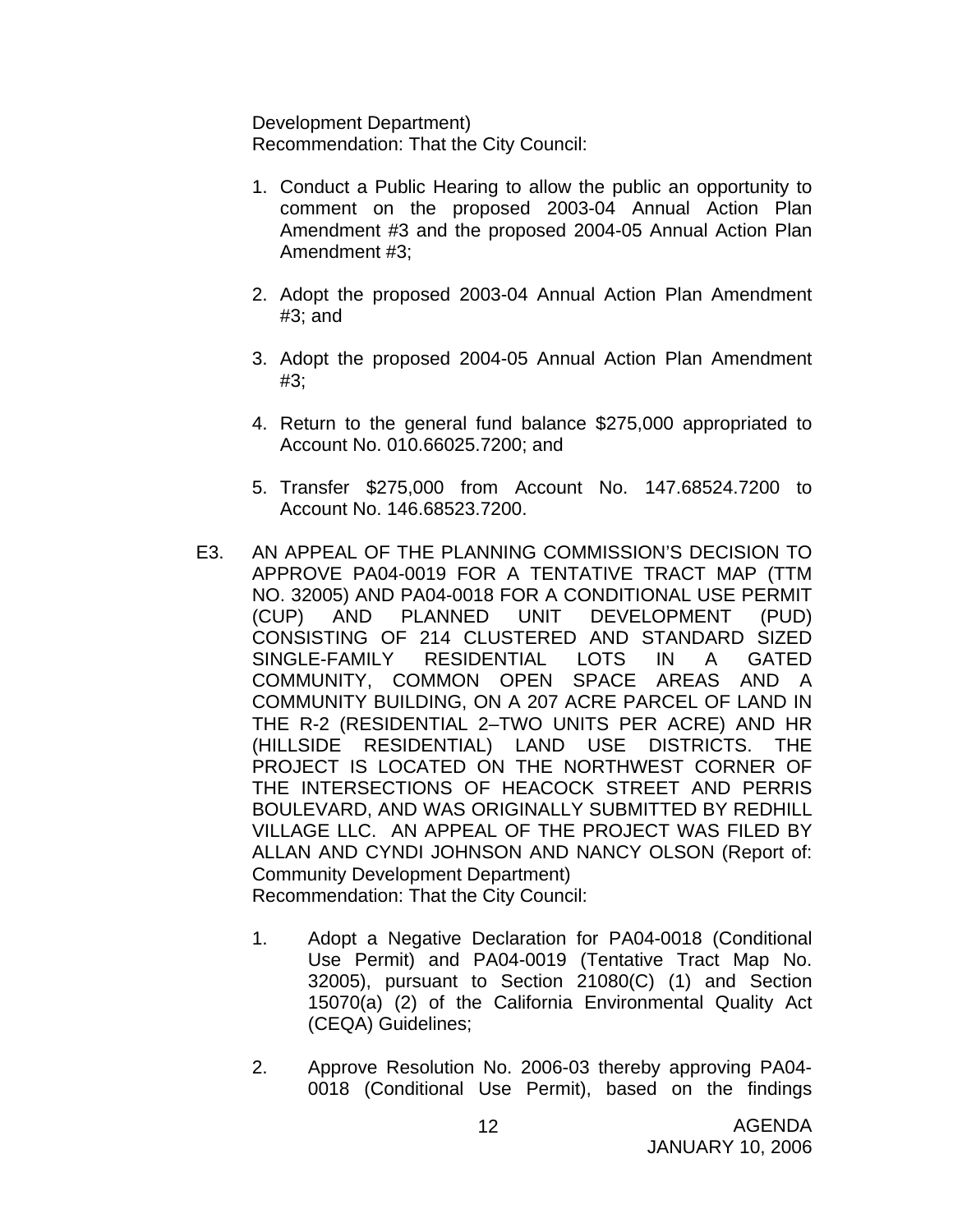included in the Resolution, and conditions of approval, attached as Exhibit A to the resolution (Attachment No. 5); and

#### Resolution No. 2006-03

A Resolution of the City Council of the City of Moreno Valley Approving PA04-0018 (Conditional Use Permit) for a Planned Unit Development Consisting of 214 Residential Lots, Including Lettered Lots to Include a Community Center, the Protection of a Natural Drainage Area, an MSHCP Habitat Linkage Area and Approximately 105 Acres of Hillside Terrain on a 207 (Net) Acre Parcel of Land within the R2 (Residential  $-$  2) and HR (Hillside Residential) Land Use **Districts** 

3. Approve Resolution No. 2006-04 thereby approving a slightly modified version of PA04-0019 (Tentative Tract Map No. 32005), based on the findings included in the Resolution, and conditions of approval, attached as Exhibit A to the resolution (Attachment No. 6);

#### Resolution No. 2006-04

A Resolution of the City Council of the City of Moreno Valley Approving PA04-0019 (Tentative Tract Map No. 32005) for 214 Single-Family Residential Lots and Various Lettered Lots for a Recreation Building, Drainage Areas, the Protection of a Natural Drainage Area, an MSHCP Habitat Linkage and Approximately 104 Acres of Hillside Terrain on a 207 (Net) Acre Parcel of Land within the R2 (Residential - 2) and (HR) Hillside Residential Land Use Districts

#### **F. ITEMS REMOVED FROM CONSENT CALENDARS FOR DISCUSSION OR SEPARATE ACTION**

### **G. REPORTS**

- G1. CITY COUNCIL REPORTS ON REGIONAL ACTIVITIES
	- a) Report on March Joint Powers Authority by Council Member **Stewart**
- G2. ORDINANCE NO. 708 ESTABLISHMENT AND COLLECTION OF THE NATIONAL POLLUTANT DISCHARGE ELIMINATION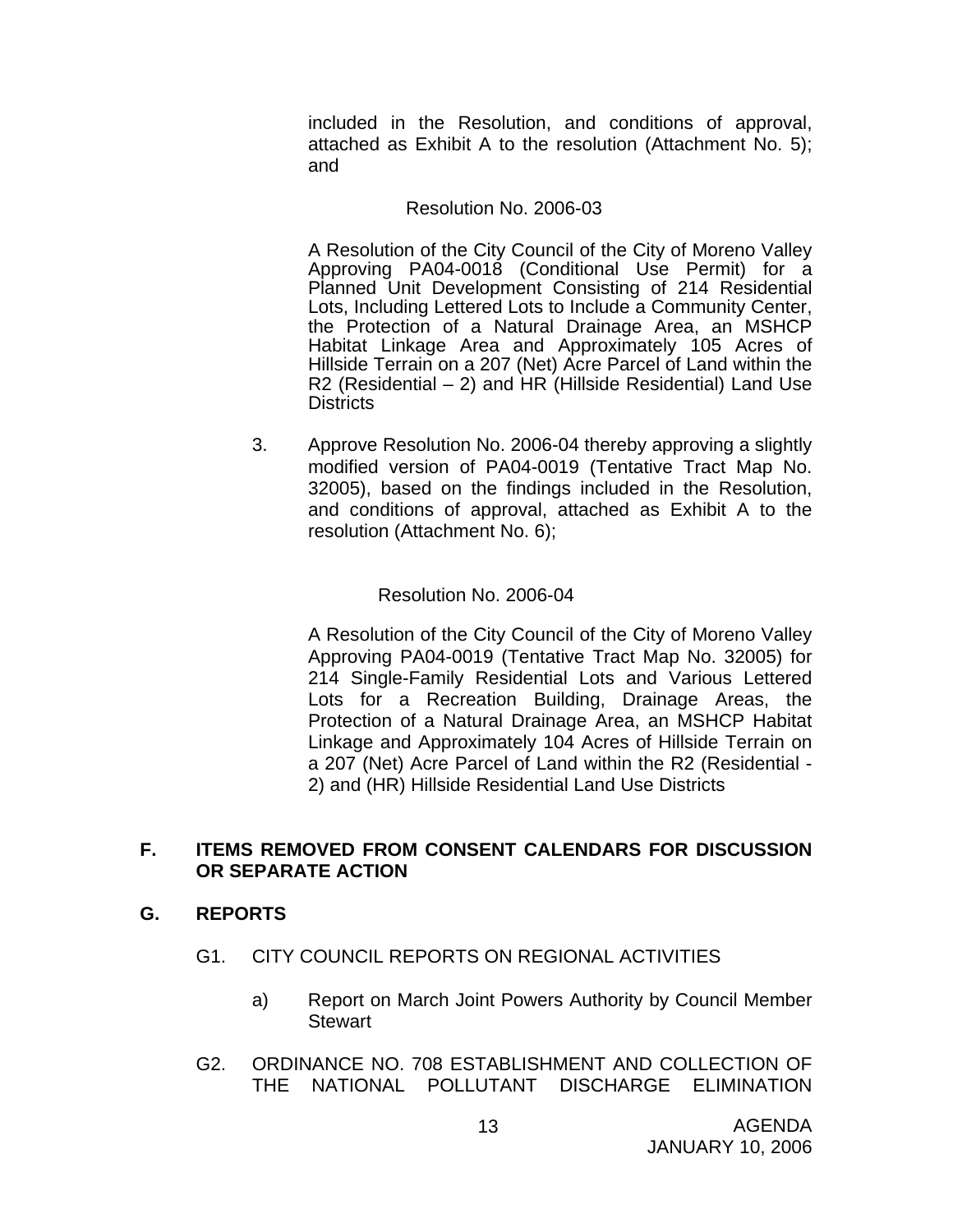SYSTEM (NPDES) REGULATORY RATE FOR NEW RESIDENTIAL, COMMON INTEREST, COMMERCIAL, INDUSTRIAL AND QUASI-PUBLIC USE DEVELOPMENTS; AND RESOLUTION NO. 2006-02 AUTHORIZING AND APPROVING THE LEVY OF THE NATIONAL POLLUTANT DISCHARGE ELIMINATION SYSTEM (NPDES) REGULATORY RATE FOR NEW COMMON INTEREST, COMMERCIAL, INDUSTRIAL AND QUASI-PUBLIC USE DEVELOPMENTS (Report of: Public Works Department)

Recommendation: That the City Council:

- 1. Approve the proposed NPDES Regulatory Rate for New Common Interest, Commercial, Industrial and Quasi-Public Use Developments to fund requirements under the federally mandated NPDES program;
- 2. Introduce Ordinance No. 708 repealing and reenacting Chapter 3.50 of Title 3 of the City of Moreno Valley Municipal Code, National Pollutant Discharge Elimination System (NPDES) Regulatory Rate for New Residential, Common Interest, Commercial, Industrial and Quasi-Public Use Developments (Roll Call Required); and

#### Ordinance No. 708

An Ordinance of the City Council of the City of Moreno Valley, California, Amending Title 3 of the City of Moreno Valley Municipal Code by Repealing and Reenacting Chapter 3.50 Relating to the Establishment and Collection of the National Pollutant Discharge Elimination System (NPDES) Regulatory Rate for New Residential, Common Interest, Commercial, Industrial and Quasi-Public Use **Developments** 

3. Adopt Resolution No. 2006-02, a Resolution of the City Council of the City of Moreno Valley, California, authorizing and approving the levy of the National Pollutant Discharge Elimination System (NPDES) Regulatory Rate for New Common Interest, Commercial, Industrial and Quasi-Public Use Developments on the County of Riverside Property Tax Roll.

#### Resolution No. 2006-02

A Resolution of the City of Moreno Valley, California, Authorizing and Approving the Levy of the National Pollutant Discharge Elimination System (NPDES) Regulatory Rate for Common Interest, Commercial, Industrial and Quasi-Public Use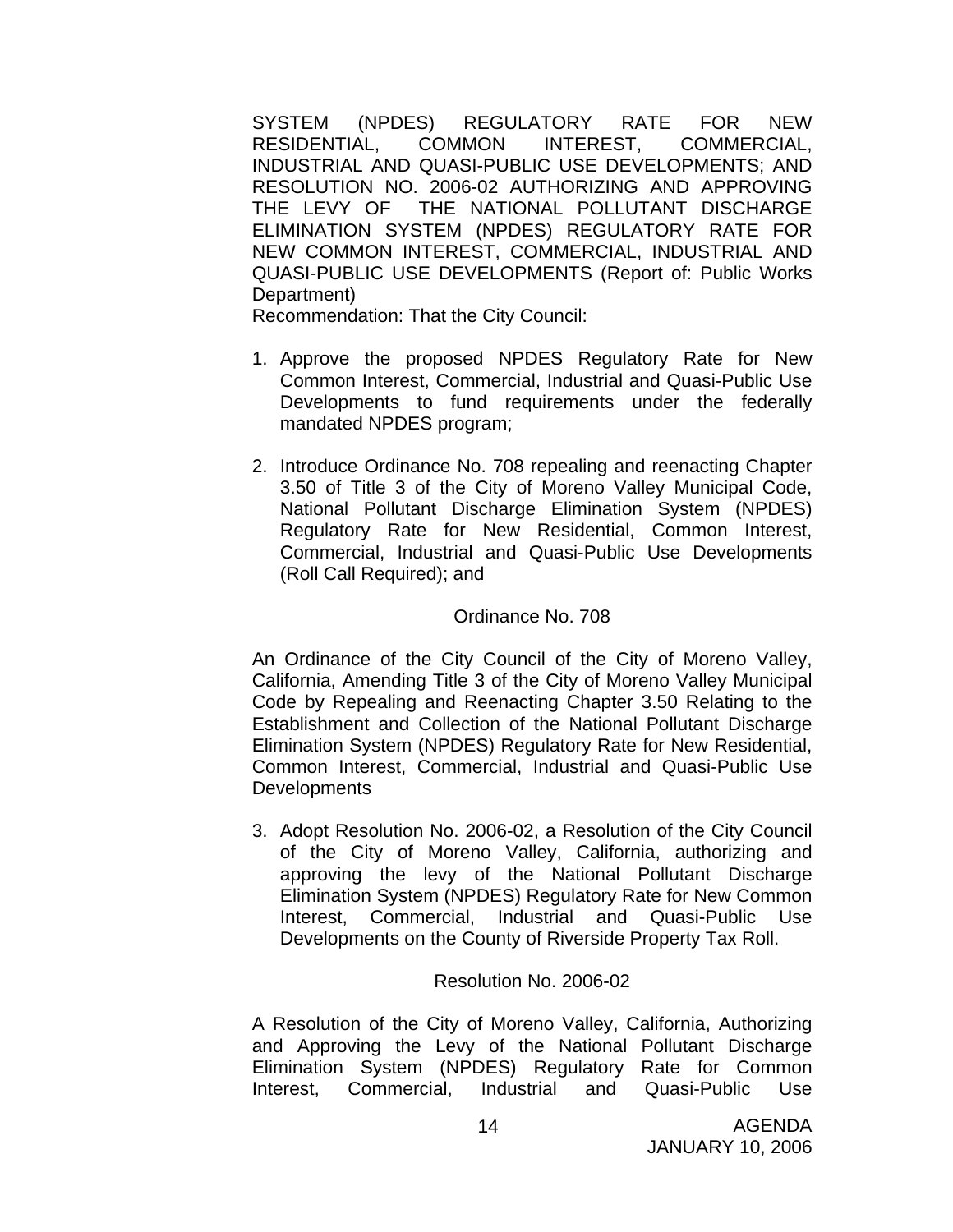Developments on the County of Riverside Property Tax Roll

G3. JUVENILE DAYTIME CURFEW ORDINANCE (Report of: City Attorney's Office) Recommendation: That the City Council introduce Ordinance No. 709, An Ordinance of the City Council of the City of Moreno Valley, California, establishing a juvenile daytime curfew and prohibiting juvenile loitering between the hours of 7:00 A.M. and 3:30 P.M.

#### Ordinance No. 709

 An Ordinance of the City Council of the City of Moreno Valley, California, Establishing a Juvenile Daytime Curfew and Prohibiting Juvenile Loitering between the Hours of 7:00 A.M. and 3:30 P.M.

- G4. REPORT REGARDING PROPOSED TRANSFER OF CABLE TELEVISION FRANCHISE (Report of: Interim Administrative Services Director) – MATERIAL NOT AVAILABLE AT TIME OF PRINTING – TO BE PROVIDED UNDER SEPARATE COVER
- G5. CITY MANAGER'S REPORT (Informational Oral Presentation not for Council action)

## **H. LEGISLATIVE ACTIONS**

ORDINANCES - 1ST READING AND INTRODUCTION - NONE

ORDINANCES - 2ND READING AND ADOPTION - NONE

ORDINANCES - URGENCY ORDINANCES - NONE

RESOLUTIONS – NONE

#### PUBLIC COMMENTS **ON ANY SUBJECT NOT ON THE AGENDA** UNDER THE JURISDICTION OF THE CITY COUNCIL

Those wishing to speak should complete and submit a BLUE speaker slip to the Bailiff. There is a three-minute time limit per person. All remarks and questions shall be addressed to the presiding officer or to the City Council and not to any individual Council member, staff member or other person.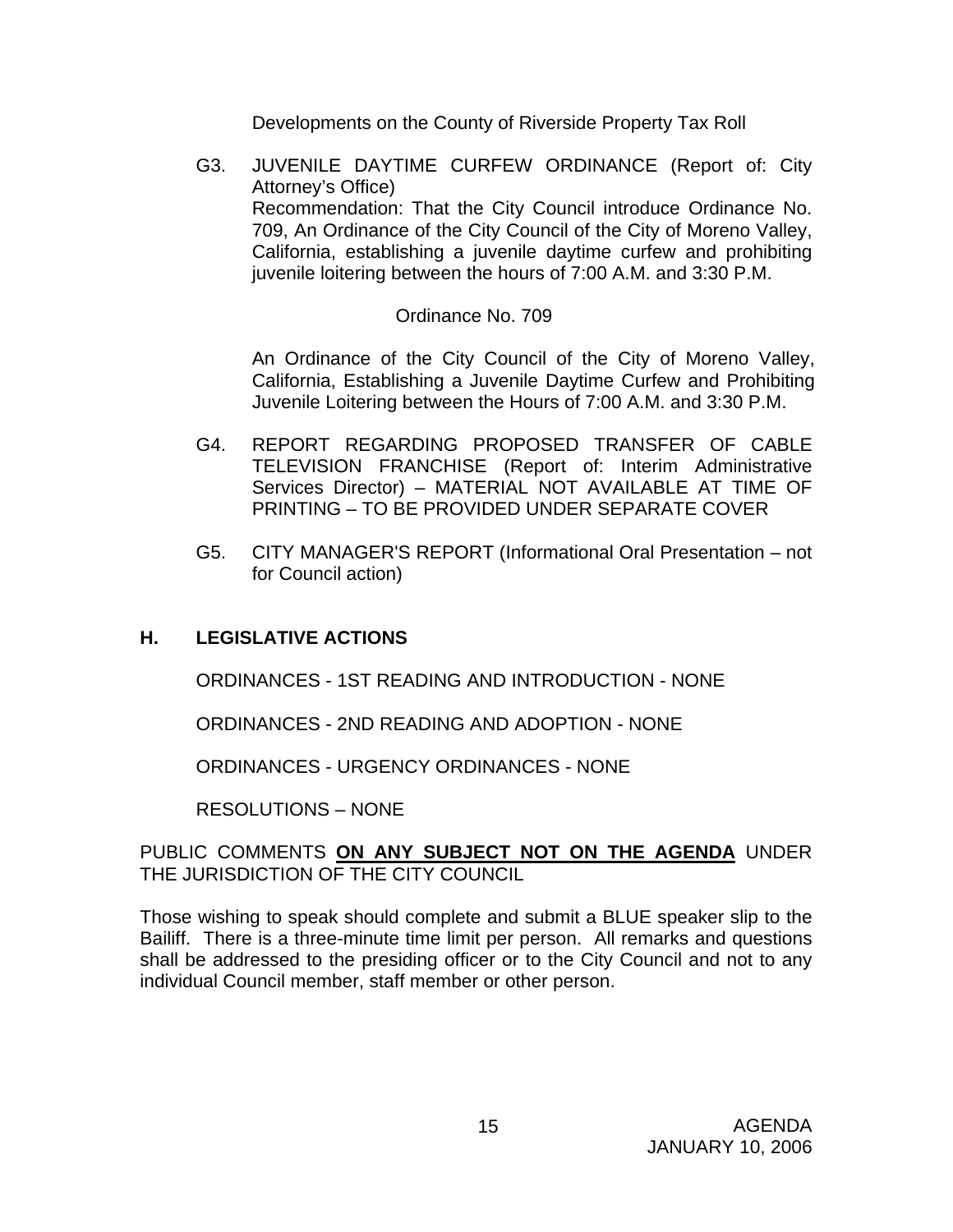**CLOSING COMMENTS AND/OR REPORTS OF THE CITY COUNCIL, COMMUNITY SERVICES DISTRICT, OR COMMUNITY REDEVELOPMENT AGENCY**